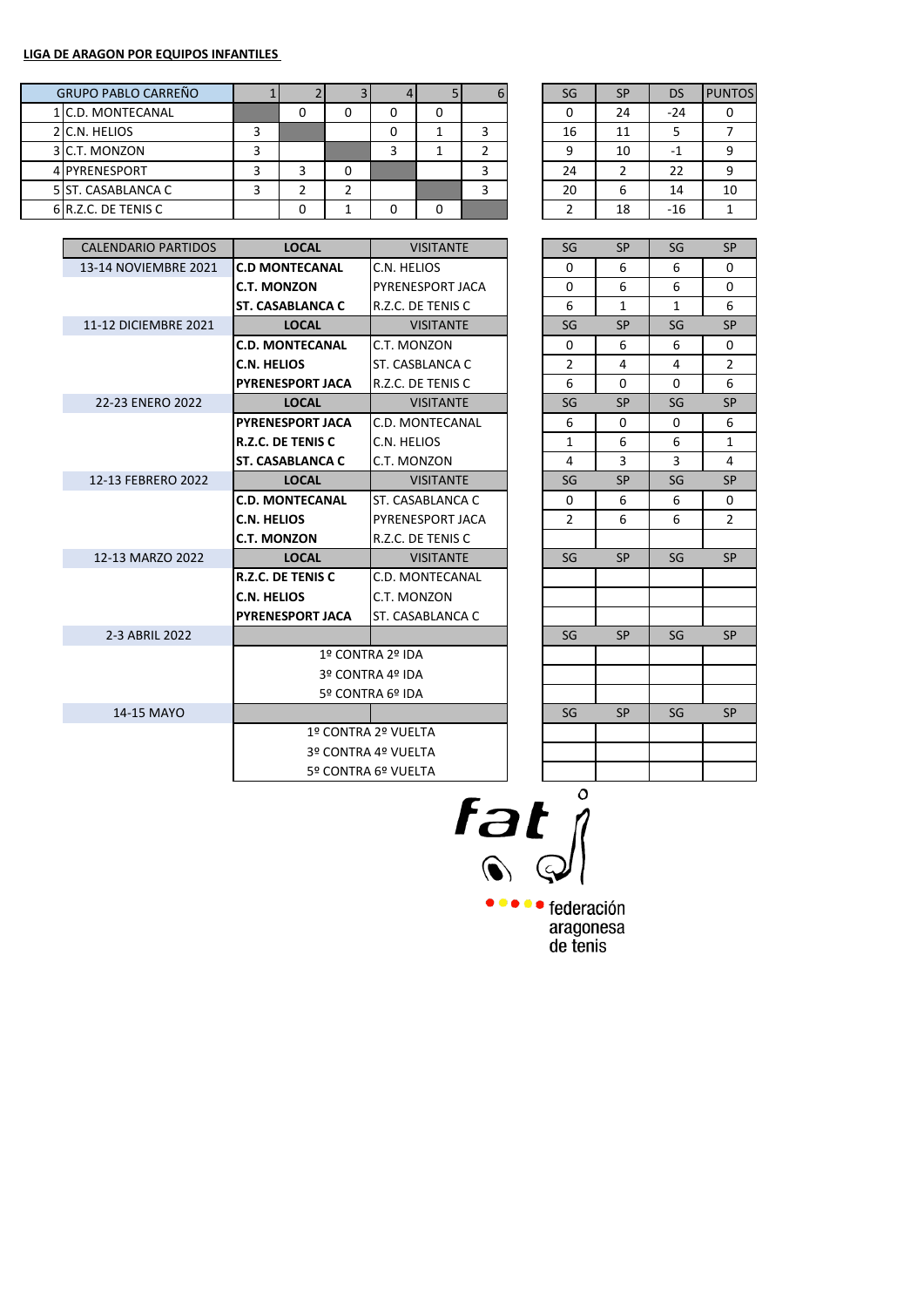|  | <b>GRUPO ROBERTO BAUSTISTA</b> |   |  |  |  | SG | <b>SP</b> | DS    | <b>PUNTOS</b> |
|--|--------------------------------|---|--|--|--|----|-----------|-------|---------------|
|  | 1 ST. CASABLANCA A             |   |  |  |  | 16 |           | 14    |               |
|  | 2 E.M. EL OLIVAR A             |   |  |  |  | 16 | 9         |       |               |
|  | 3 R.Z.C. DE TENIS A            | 0 |  |  |  | 11 | 14        | -3    |               |
|  | 4 C.T. OSCA                    |   |  |  |  |    | 16        | ٠.    |               |
|  | 5 A.D. TENIS UTEBO             |   |  |  |  | 12 |           |       |               |
|  | <b>6 METROPOLITAN PARAISO</b>  |   |  |  |  | 10 | 20        | $-10$ |               |

| SG | <b>SP</b> | DS  | <b>PUNTOS</b> |
|----|-----------|-----|---------------|
| 16 | 2         | 14  |               |
| 16 | ٩         |     |               |
| 11 | 14        | -3  | 5             |
| q  | 16        | -7  |               |
| 12 |           | 5   |               |
| 10 | 20        | -10 |               |

| <b>CALENDARIO PARTIDOS</b> | <b>LOCAL</b>             | <b>VISITANTE</b>        | SG             | <b>SP</b>      | SG             | <b>SP</b> |
|----------------------------|--------------------------|-------------------------|----------------|----------------|----------------|-----------|
| 13-14 NOVIEMBRE 2021       | <b>ST. CASABLANCA A</b>  | E.M. EL OLIVAR A        | 4              | 2              | $\overline{2}$ | 4         |
|                            | <b>R.Z.C. DE TENIS A</b> | C.T. OSCA               | 4              | 2              | 2              | 4         |
|                            | <b>A.D.TENIS UTEBO</b>   | <b>METROPOLITAN PAR</b> | 4              | $\overline{2}$ | $\overline{2}$ | 4         |
| 11-12 DICIEMBRE 2021       | <b>LOCAL</b>             | <b>VISITANTE</b>        | SG             | <b>SP</b>      | SG             | <b>SP</b> |
|                            | <b>ST. CASABLANCA A</b>  | R.Z.C. DE TENIS A       | 6              | 0              | 0              | 6         |
|                            | <b>E.M. EL OLIVAR A</b>  | A.D.TENIS UTEBO         | 4              | $\overline{2}$ | $\overline{2}$ | 4         |
|                            | C.T. OSCA                | <b>METROPOLITAN PAR</b> | 6              | $\Omega$       | $\Omega$       | 6         |
| 22-23 ENERO 2022           | <b>LOCAL</b>             | <b>VISITANTE</b>        | SG             | <b>SP</b>      | SG             | <b>SP</b> |
|                            | C.T. OSCA                | ST. CASABLANCA A        | $\mathbf{0}$   | 6              | 6              | 0         |
|                            | <b>METROPOLITAN PAR</b>  | E.M. EL OLIVAR A        | $\overline{2}$ | 4              | 4              | 2         |
|                            | <b>A.D.TENIS UTEBO</b>   | R.Z.C. DE TENIS A       | 6              | $\mathbf{1}$   | $\mathbf{1}$   | 6         |
| 12-13 FEBRERO 2022         | <b>LOCAL</b>             | <b>VISITANTE</b>        | SG             | <b>SP</b>      | SG             | <b>SP</b> |
|                            | <b>ST. CASABLANCA A</b>  | A.D.TENIS UTEBO         |                |                |                |           |
|                            | <b>E.M. EL OLIVAR A</b>  | C.T. OSCA               | 6              | $\mathbf{1}$   | 1              | 6         |
|                            | <b>R.Z.C. DE TENIS A</b> | <b>METROPOLITAN PAR</b> | 6              | $\Omega$       | $\Omega$       | 6         |
| 12-13 MARZO 2022           | <b>LOCAL</b>             | <b>VISITANTE</b>        | SG             | <b>SP</b>      | SG             | <b>SP</b> |
|                            | <b>METROPOLITAN PAR</b>  | ST. CASABLANCA A        |                |                |                |           |
|                            | <b>E.M. EL OLIVAR A</b>  | R.Z.C. DE TENIS A       |                |                |                |           |
|                            | C.T. OSCA                | A.D.TENIS UTEBO         |                |                |                |           |
| 2-3 ABRIL 2022             |                          |                         | SG             | <b>SP</b>      | SG             | <b>SP</b> |
|                            |                          | 1º CONTRA 2º IDA        |                |                |                |           |
|                            |                          | 3º CONTRA 4º IDA        |                |                |                |           |
|                            |                          | 5º CONTRA 6º IDA        |                |                |                |           |
| 14-15 MAYO                 |                          |                         | SG             | <b>SP</b>      | SG             | <b>SP</b> |
|                            |                          | 1º CONTRA 2º VUELTA     |                |                |                |           |
|                            |                          | 3º CONTRA 4º VUELTA     |                |                |                |           |
|                            |                          | 5º CONTRA 6º VUELTA     |                |                |                |           |
|                            |                          |                         | ⌒              |                |                |           |

 $rac{a}{\sqrt{2}}$ 

••••• federación aragonesa<br>de tenis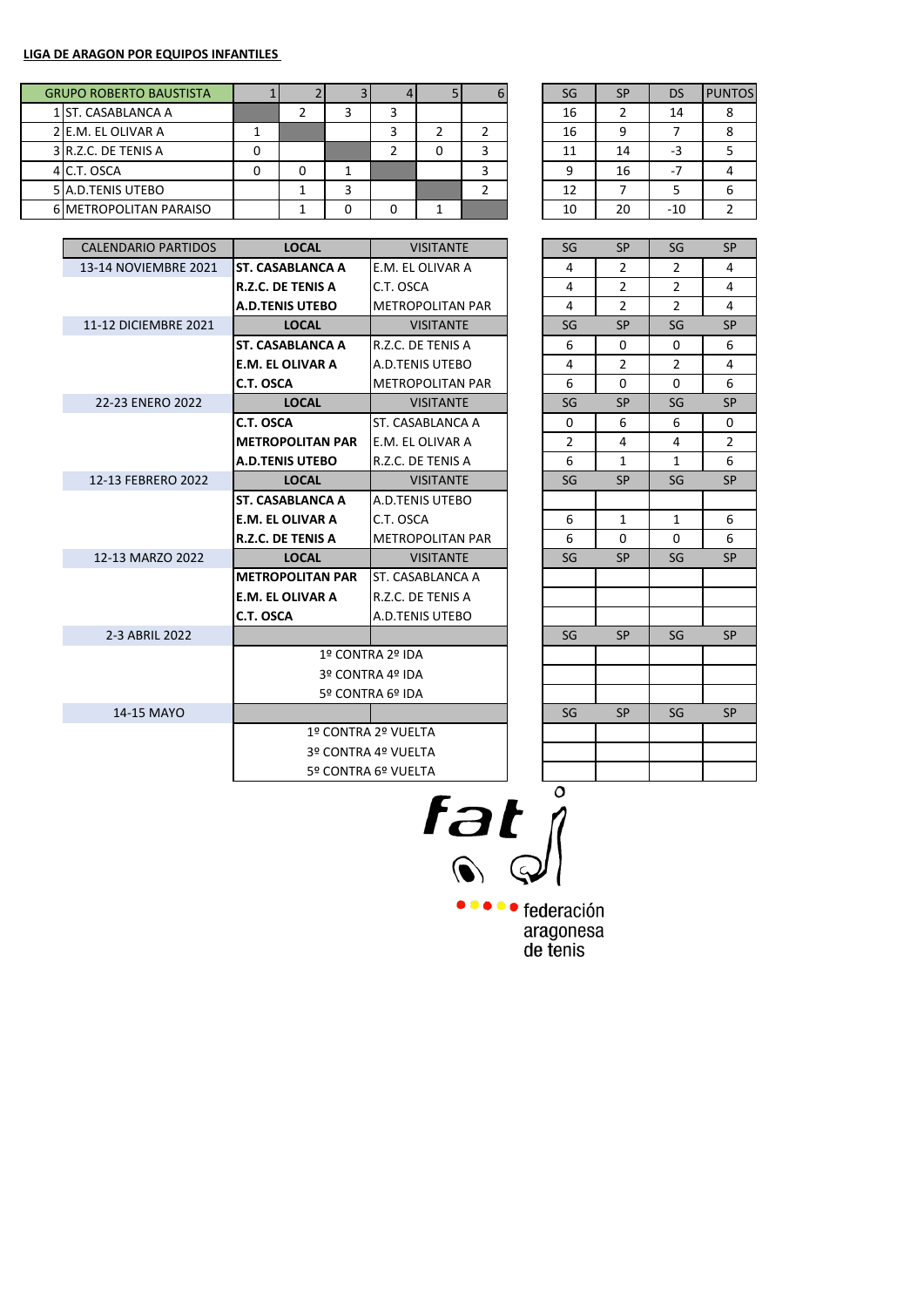|  | <b>GRUPO CARLOS ALCARAZ</b> |   |   |  |  | SG | <b>SP</b> | DS    | <b>PUNTOS</b> |
|--|-----------------------------|---|---|--|--|----|-----------|-------|---------------|
|  | 1 A.D. TENIS TURIASO        |   |   |  |  | 10 | 16        | -6    |               |
|  | 2 E.M. EL OLIVAR B          |   |   |  |  | 22 |           | 18    | 11            |
|  | 3 C.T. ZOITI                | 0 |   |  |  |    | 20        | $-16$ |               |
|  | 4 C.T. BORJA                |   |   |  |  | 12 | 15        | $-3$  |               |
|  | 5 ST. CASABLANCA B          |   | っ |  |  | 16 | 9         |       |               |
|  | 6 R.Z.C. DE TENIS B         |   |   |  |  | 13 | 13        |       |               |

| SG | <b>SP</b> | <b>DS</b> | <b>PUNTOS</b> |
|----|-----------|-----------|---------------|
| 10 | 16        | -6        |               |
| 22 | 4         | 18        | 11            |
|    | 20        | $-16$     | $\mathfrak z$ |
| 12 | 15        | -3        | 5             |
| 16 | q         |           |               |
| 13 | 13        |           |               |

| <b>CALENDARIO PARTIDOS</b> | <b>LOCAL</b>             | <b>VISITANTE</b>    |  | SG             | <b>SP</b> | SG             | <b>SP</b>      |
|----------------------------|--------------------------|---------------------|--|----------------|-----------|----------------|----------------|
| 13-14 NOVIEMBRE 2021       | <b>A.D.TENIS TURIASO</b> | E.M. EL OLIVAR B    |  | $\Omega$       | 6         | 6              | 0              |
|                            | C.T. ZOITI               | C.T. BORJA          |  | $\overline{2}$ | 4         | 4              | $\overline{2}$ |
|                            | <b>ST. CASABLANCA B</b>  | R.Z.C. DE TENIS B   |  | 4              | 2         | $\overline{2}$ | 4              |
| 11-12 DICIEMBRE 2021       | <b>LOCAL</b>             | <b>VISITANTE</b>    |  | SG             | <b>SP</b> | SG             | <b>SP</b>      |
|                            | <b>A.D.TENIS TURIASO</b> | C.T. ZOITI          |  | 6              | $\Omega$  | $\Omega$       | 6              |
|                            | <b>E.M. EL OLIVAR B</b>  | ST. CASABLANCA B    |  | 6              | $\Omega$  | 0              | 6              |
|                            | <b>C.T. BORJA</b>        | R.Z.C. DE TENIS B   |  | 3              | 4         | 4              | 3              |
| 22-23 ENERO 2022           | <b>LOCAL</b>             | <b>VISITANTE</b>    |  | SG             | <b>SP</b> | SG             | <b>SP</b>      |
|                            | <b>C.T. BORJA</b>        | A.D.TENIS TURIASO   |  | 4              | 3         | 3              | 4              |
|                            | <b>R.Z.C. DE TENIS B</b> | E.M. EL OLIVAR B    |  | 3              | 4         | 4              | 3              |
|                            | <b>ST. CASABLANCA B</b>  | C.T. ZOITI          |  | 6              | $\Omega$  | $\Omega$       | 6              |
| 12-13 FEBRERO 2022         | <b>LOCAL</b>             | <b>VISITANTE</b>    |  | SG             | <b>SP</b> | SG             | <b>SP</b>      |
|                            | <b>A.D.TENIS TURIASO</b> | ST. CASABLANCA B    |  | $\mathbf{1}$   | 6         | 6              | $\mathbf{1}$   |
|                            | <b>E.M. EL OLIVAR B</b>  | C.T. BORJA          |  | 6              | 1         | $\mathbf{1}$   | 6              |
|                            | C.T. ZOITI               | R.Z.C. DE TENIS B   |  | $\overline{2}$ | 4         | 4              | 2              |
| 12-13 MARZO 2022           | <b>LOCAL</b>             | <b>VISITANTE</b>    |  | SG             | <b>SP</b> | SG             | <b>SP</b>      |
|                            | <b>R.Z.C. DE TENIS B</b> | A.D.TENIS TURIASO   |  |                |           |                |                |
|                            | <b>E.M. EL OLIVAR B</b>  | C.T. ZOITI          |  |                |           |                |                |
|                            | <b>C.T. BORJA</b>        | ST. CASABLANCA B    |  |                |           |                |                |
| 2-3 ABRIL 2022             |                          |                     |  | SG             | <b>SP</b> | SG             | <b>SP</b>      |
|                            |                          | 1º CONTRA 2º IDA    |  |                |           |                |                |
|                            |                          | 3º CONTRA 4º IDA    |  |                |           |                |                |
|                            |                          | 5º CONTRA 6º IDA    |  |                |           |                |                |
| 14-15 MAYO                 |                          |                     |  | SG             | <b>SP</b> | SG             | <b>SP</b>      |
|                            |                          | 1º CONTRA 2º VUELTA |  |                |           |                |                |
|                            | 3º CONTRA 4º VUELTA      |                     |  |                |           |                |                |
|                            |                          | 5º CONTRA 6º VUELTA |  |                |           |                |                |
|                            |                          |                     |  |                |           |                |                |

| SG             | SP                       | SG                       | SP             |
|----------------|--------------------------|--------------------------|----------------|
| 0              | 6                        | 6                        | 0              |
| $\overline{c}$ | 4                        | 4                        | $\overline{c}$ |
| 4              | $\overline{2}$           | $\overline{2}$           | 4              |
| SG             | SP                       | $\overline{\mathsf{SG}}$ | SP             |
| 6              | 0                        | 0                        | 6              |
| 6              | 0                        | 0                        | 6              |
| 3              | 4                        | 4                        | 3              |
| SG             | SP                       | SG                       | SP             |
| 4              | 3                        | 3                        | 4              |
| 3              | 4                        | 4                        | 3              |
| 6              | 0                        | 0                        | 6              |
| SG             | SP                       | SG                       | SP             |
| $\mathbf{1}$   | 6                        | 6                        | $\mathbf{1}$   |
| 6              | $\mathbf{1}$             | $\overline{1}$           | 6              |
| $\overline{2}$ | 4                        | 4                        | $\overline{2}$ |
| SG             | SP                       | SG                       | SP             |
|                |                          |                          |                |
|                |                          |                          |                |
|                |                          |                          |                |
| SG             | SP                       | SG                       | SP             |
|                |                          |                          |                |
|                |                          |                          |                |
|                |                          |                          |                |
| SG             | $\overline{\mathsf{SP}}$ | SG                       | SP             |
|                |                          |                          |                |
|                |                          |                          |                |
|                |                          |                          |                |
|                |                          |                          |                |

 $\overrightarrow{f}$ 

••••• federación aragonesa<br>de tenis